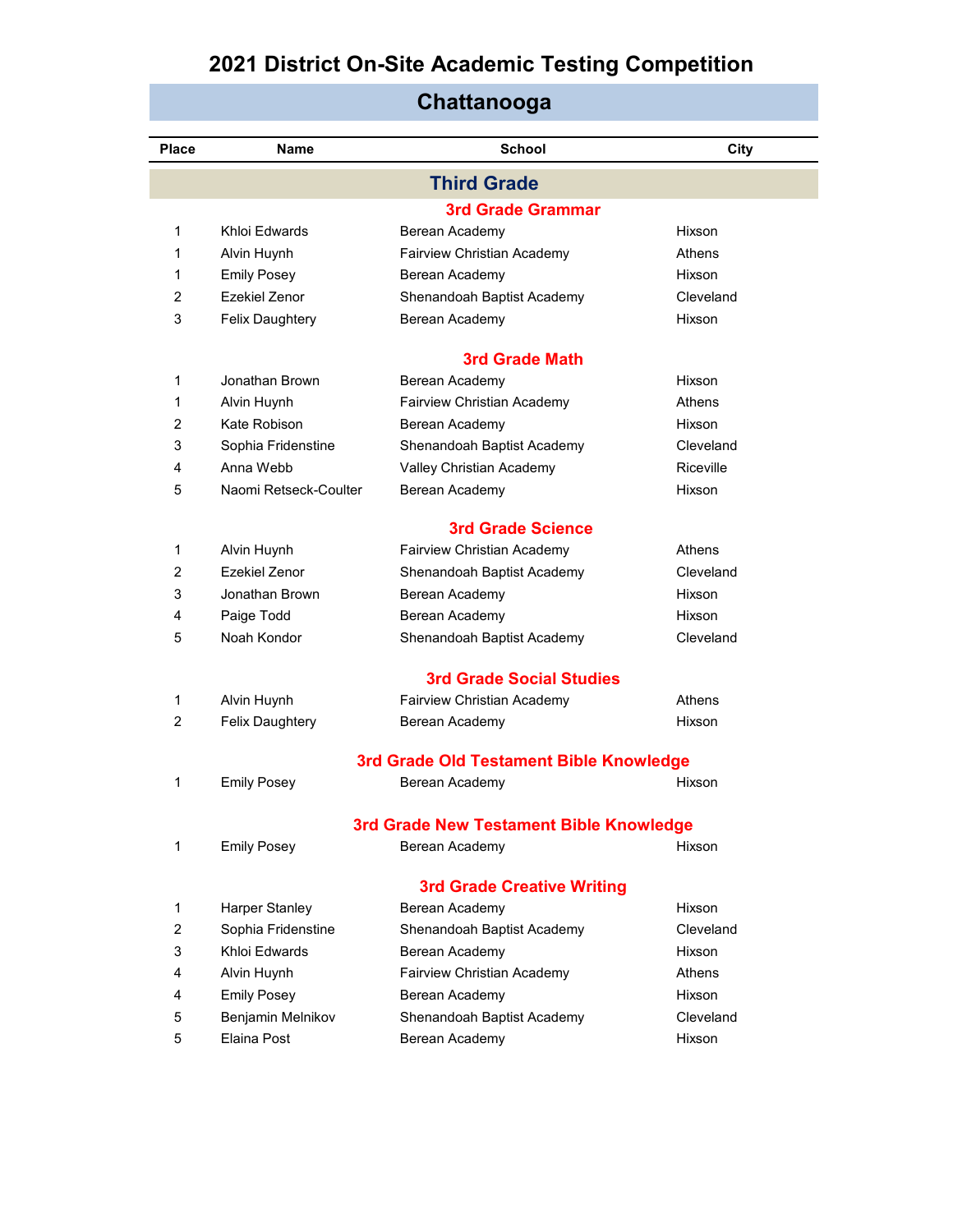| ๛๛๛๛๛๛         |                                   |                                         |           |  |
|----------------|-----------------------------------|-----------------------------------------|-----------|--|
| Place          | <b>Name</b>                       | <b>School</b>                           | City      |  |
|                |                                   | <b>Fourth Grade</b>                     |           |  |
|                |                                   | <b>4th Grade Grammar</b>                |           |  |
| 1              | Kylah Dehnke                      | Berean Academy                          | Hixson    |  |
| 2              | Bethany Coleman                   | Berean Academy                          | Hixson    |  |
| $\overline{2}$ | Zoey Workman                      | Berean Academy                          | Hixson    |  |
| 3              | Samuel Melnikov                   | Shenandoah Baptist Academy              | Cleveland |  |
|                |                                   | 4th Grade Math                          |           |  |
| 1              | Samuel Melnikov                   | Shenandoah Baptist Academy              | Cleveland |  |
| $\overline{2}$ | <b>Tori Smith</b>                 | Fairview Christian Academy              | Athens    |  |
| 3              | Paxton Ladd                       | Valley Christian Academy                | Riceville |  |
| 4              | <b>Isaak Millhorn</b>             | Berean Academy                          | Hixson    |  |
| 5              | <b>Emerson Schoessel</b>          | Valley Christian Academy                | Riceville |  |
|                |                                   | <b>4th Grade Science</b>                |           |  |
| 1              | Ryan Barrett                      | Fairview Christian Academy              | Athens    |  |
| $\overline{2}$ | <b>Emerson Schoessel</b>          | Valley Christian Academy                | Riceville |  |
| 3              | Morgan Shamblin                   | Valley Christian Academy                | Riceville |  |
| 4              | Ansel Raborn                      | Berean Academy                          | Hixson    |  |
| 5              | Cody Davis                        | Valley Christian Academy                | Riceville |  |
|                |                                   | <b>4th Grade Social Studies</b>         |           |  |
| 1              | Davner Espitia                    | Fairview Christian Academy              | Athens    |  |
| $\overline{2}$ | Ansel Raborn                      | Berean Academy                          | Hixson    |  |
| 3              | <b>Bethany Coleman</b>            | Berean Academy                          | Hixson    |  |
| 4              | Cody Davis                        | Valley Christian Academy                | Riceville |  |
| 5              | Paxton Ladd                       | Valley Christian Academy                | Riceville |  |
|                |                                   |                                         |           |  |
|                |                                   | 4th Grade Old Testament Bible Knowledge |           |  |
|                | Carson Moody                      | Valley Christian Academy                | Riceville |  |
| 2              | Reagan Hunter                     | Berean Academy                          | Hixson    |  |
| 2              | <b>Emerson Schoessel</b>          | Valley Christian Academy                | Riceville |  |
| 3              | Samuel Melnikov                   | Shenandoah Baptist Academy              | Cleveland |  |
| 4              | Zoey Workman                      | Berean Academy                          | Hixson    |  |
| 5              | Ryan Barrett                      | Fairview Christian Academy              | Athens    |  |
|                |                                   | 4th Grade New Testament Bible Knowledge |           |  |
| 1              | <b>Bethany Coleman</b>            | Berean Academy                          | Hixson    |  |
| 2              | Reagan Hunter                     | Berean Academy                          | Hixson    |  |
|                | <b>4th Grade Creative Writing</b> |                                         |           |  |
| 1              | Carson Moody                      | Valley Christian Academy                | Riceville |  |
| 2              | <b>Bethany Coleman</b>            | Berean Academy                          | Hixson    |  |
| 3              | <b>Emerson Schoessel</b>          | Valley Christian Academy                | Riceville |  |
| 4              | Spencer Morrison                  | Shenandoah Baptist Academy              | Cleveland |  |
| 5              | McKenzie Morgan                   | Shenandoah Baptist Academy              | Cleveland |  |
| 5              | Morgan Shamblin                   | Valley Christian Academy                | Riceville |  |

### **Chattanooga**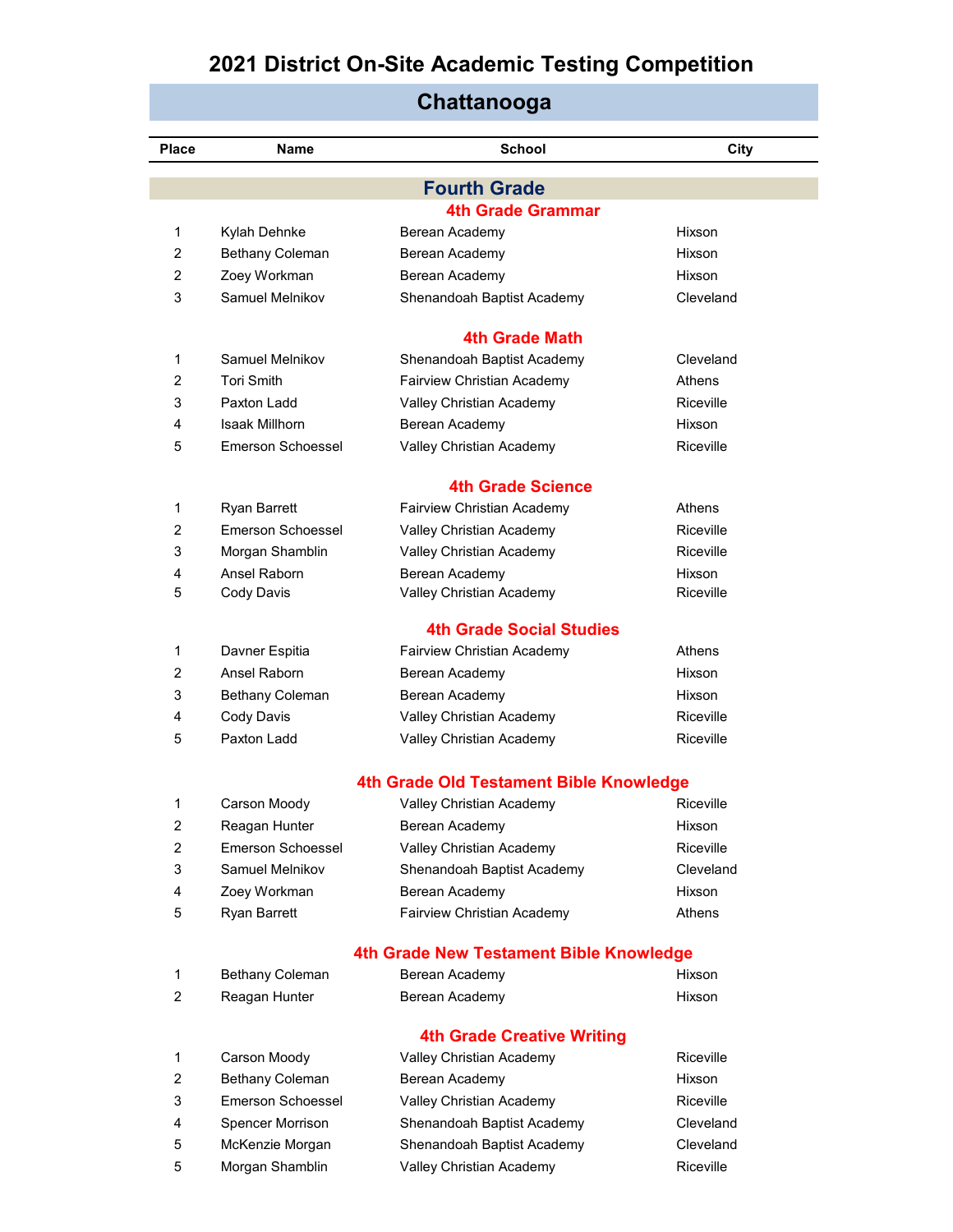| <b>Place</b> | Name                   | <b>School</b>                           | City      |  |
|--------------|------------------------|-----------------------------------------|-----------|--|
|              |                        | <b>Fifth Grade</b>                      |           |  |
|              |                        | <b>5th Grade Grammar</b>                |           |  |
| 1            | Jaylin Huynh           | Fairview Christian Academy              | Athens    |  |
| 2            | Brooke Lakomiak        | Fairview Christian Academy              | Athens    |  |
| 3            | Caroline Allen         | Valley Christian Academy                | Riceville |  |
| 4            | Luke Smith             | Berean Academy                          | Hixson    |  |
| 5            | James Nusret           | Berean Academy                          | Hixson    |  |
|              |                        | <b>5th Grade Math</b>                   |           |  |
| 1            | Micah Brown            | Shenandoah Baptist Academy              | Cleveland |  |
| 2            | Kaitlyn Ball           | Berean Academy                          | Hixson    |  |
| 3            | Luke Smith             | Berean Academy                          | Hixson    |  |
| 4            | Jaylin Huynh           | Fairview Christian Academy              | Athens    |  |
| 4            | Joshua Lucchi          | Berean Academy                          | Hixson    |  |
| 5            | James Nusret           | Berean Academy                          | Hixson    |  |
|              |                        | <b>5th Grade Science</b>                |           |  |
| 1            | Jaylin Huynh           | Fairview Christian Academy              | Athens    |  |
| 1            | <b>Bentlee Sneed</b>   | Fairview Christian Academy              | Athens    |  |
| 2            | Emma Rich              | Berean Academy                          | Hixson    |  |
| 3            | Levi Duke              | Berean Academy                          | Hixson    |  |
| 4            | Caroline Allen         | Valley Christian Academy                | Riceville |  |
| 4            | Lydia Say              | Berean Academy                          | Hixson    |  |
| 5            | Pearl Daughtery        | Berean Academy                          | Hixson    |  |
| 5            | James Nusret           | Berean Academy                          | Hixson    |  |
|              |                        | <b>5th Grade Social Studies</b>         |           |  |
| 1            | Maggie Pedde           | Fairview Christian Academy              | Athens    |  |
| 2            | <b>Bentley Boyd</b>    | Fairview Christian Academy              | Athens    |  |
| 3            | Brooke Lakomiak        | <b>Fairview Christian Academy</b>       | Athens    |  |
| 4            | Jaylin Huynh           | Fairview Christian Academy              | Athens    |  |
| 5            | Joshua Lucchi          | Berean Academy                          | Hixson    |  |
| 5            | Haddie Millard         | Berean Academy                          | Hixson    |  |
|              |                        | 5th Grade Old Testament Bible Knowledge |           |  |
| 1            | Caroline Allen         | Valley Christian Academy                | Riceville |  |
| 2            | Lena Renninger         | Berean Academy                          | Hixson    |  |
| 3            | Joshua Lucchi          | Berean Academy                          | Hixson    |  |
| 4            | <b>Isaac Lattimore</b> | Valley Christian Academy                | Riceville |  |
| 5            | Deh Patrick            | Valley Christian Academy                | Riceville |  |
|              |                        | 5th Grade New Testament Bible Knowledge |           |  |
| 1            | Joshua Lucchi          | Berean Academy                          | Hixson    |  |
| 2            | <b>Bentley Boyd</b>    | Fairview Christian Academy              | Athens    |  |
| 3            | Maggie Pedde           | Fairview Christian Academy              | Athens    |  |
| 4            | Brooke Lakomiak        | Fairview Christian Academy              | Athens    |  |

5 Aiden Sawyer **Berean Academy Hixson**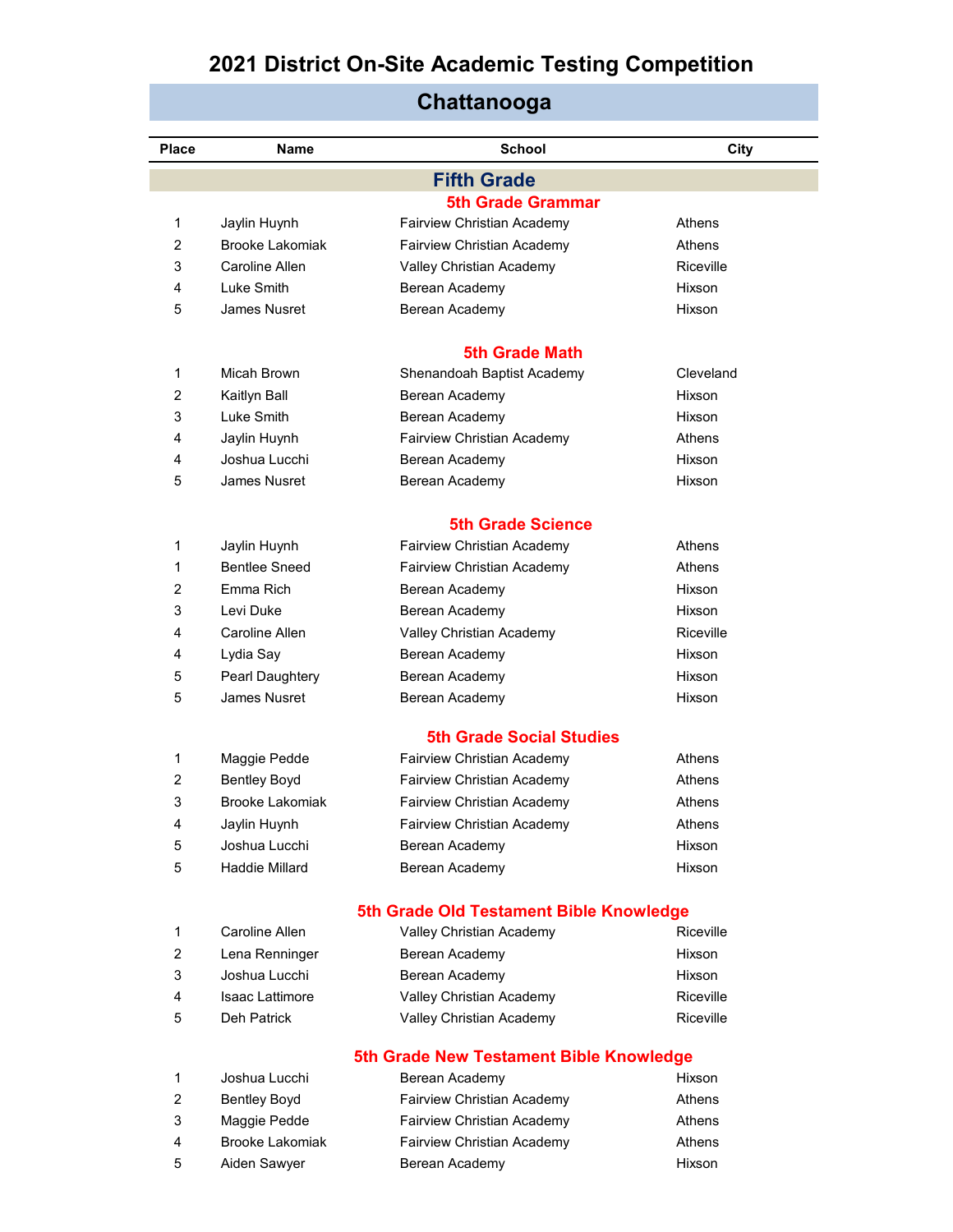| <b>Place</b> | Name                 | <b>School</b>                           | City          |  |
|--------------|----------------------|-----------------------------------------|---------------|--|
|              |                      | <b>Fifth Grade (continued)</b>          |               |  |
|              |                      | <b>5th Grade Creative Writing</b>       |               |  |
| 1            | Pearl Daughtery      | Berean Academy                          | Hixson        |  |
| 2            | Caroline Allen       | Valley Christian Academy                | Riceville     |  |
| 3            | Isaac Lattimore      | Valley Christian Academy                | Riceville     |  |
| 4            | Jaylin Huynh         | Fairview Christian Academy              | <b>Athens</b> |  |
| 4            | Joshua Lucchi        | Berean Academy                          | Hixson        |  |
| 5            | Brooke Lakomiak      | Fairview Christian Academy              | Athens        |  |
|              |                      | <b>Sixth Grade</b>                      |               |  |
|              |                      | 6th Grade Grammar                       |               |  |
| 1            | <b>Elliott Smith</b> | Shenandoah Baptist Academy              | Cleveland     |  |
| 2            | Corbin Baze          | Berean Academy                          | Hixson        |  |
| 3            | Sydney Ashby         | Berean Academy                          | Hixson        |  |
| 4            | <b>Asher Crews</b>   | Valley Christian Academy                | Riceville     |  |
|              |                      | <b>6th Grade Math</b>                   |               |  |
| 1            | Caleb Marks          | Berean Academy                          | Hixson        |  |
| 2            | <b>Asher Crews</b>   | Valley Christian Academy                | Riceville     |  |
| 3            | <b>Elliott Smith</b> | Shenandoah Baptist Academy              | Cleveland     |  |
| 4            | Karlee Meyers        | Fairview Christian Academy              | <b>Athens</b> |  |
| 5            | Lee Booher           | Shenandoah Baptist Academy              | Cleveland     |  |
|              |                      | <b>6th Grade Science</b>                |               |  |
| 1            | Spencer Huckabey     | Shenandoah Baptist Academy              | Cleveland     |  |
| 2            | Sydney Ashby         | Berean Academy                          | Hixson        |  |
| 3            | Caleb Marks          | Berean Academy                          | Hixson        |  |
| 4            | Cole Sneed           | Fairview Christian Academy              | Athens        |  |
| 5            | Mason Baker          | Valley Christian Academy                | Riceville     |  |
|              |                      | <b>6th Grade Social Studies</b>         |               |  |
| 1            | Caleb Marks          | Berean Academy                          | Hixson        |  |
| 2            | Karlee Meyers        | Fairview Christian Academy              | Athens        |  |
| 3            | Corbin Baze          | Berean Academy                          | Hixson        |  |
| 4            | Spencer Huckabey     | Shenandoah Baptist Academy              | Cleveland     |  |
| 5            | Jude Theobald        | Berean Academy                          | Hixson        |  |
|              |                      |                                         |               |  |
|              |                      | 6th Grade Old Testament Bible Knowledge |               |  |
| 1            | Caleb Marks          | Berean Academy                          | Hixson        |  |
| 1            | Elliott Smith        | Shenandoah Baptist Academy              | Cleveland     |  |
| 2            | Asher Crews          | Valley Christian Academy                | Riceville     |  |
| 3            | Kaden Samsel         | Berean Academy                          | Hixson        |  |

| 4  | Spencer Huckabey | Shenandoah Baptist Academy | Cleveland |
|----|------------------|----------------------------|-----------|
| 4  | Isaac Kondor     | Shenandoah Baptist Academy | Cleveland |
| 5. | Cole Sneed       | Fairview Christian Academy | Athens    |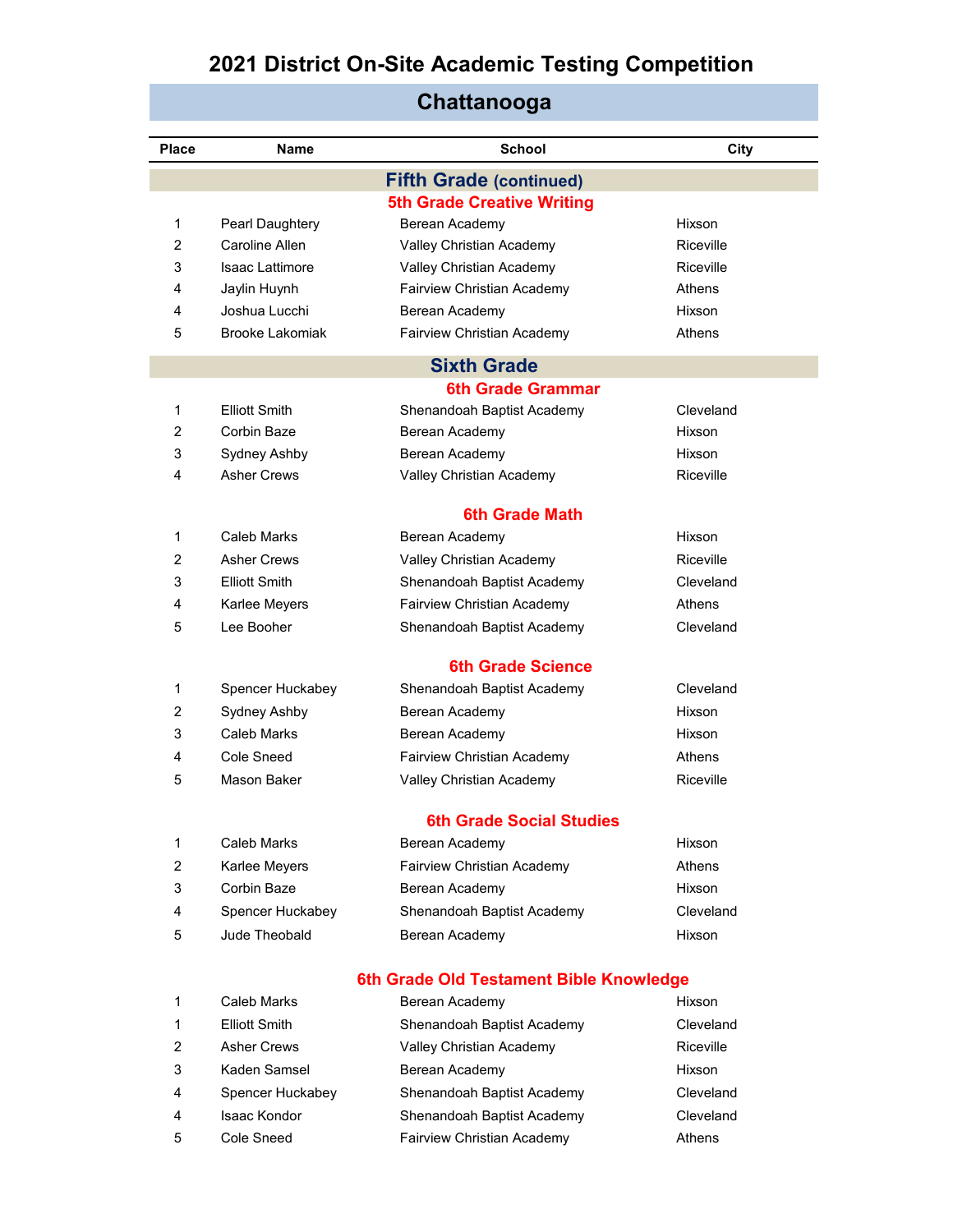| Chattanooga    |                         |                                           |           |  |
|----------------|-------------------------|-------------------------------------------|-----------|--|
| Place          | Name                    | <b>School</b>                             | City      |  |
|                |                         | <b>Sixth Grade (continued)</b>            |           |  |
|                |                         | 6th Grade New Testament Bible Knowledge   |           |  |
| 1              | <b>Asher Crews</b>      | Valley Christian Academy                  | Riceville |  |
| 2              | Karlee Meyers           | Fairview Christian Academy                | Athens    |  |
| 3              | Amelia Walker           | Berean Academy                            | Hixson    |  |
| 4              | Spencer Huckabey        | Shenandoah Baptist Academy                | Cleveland |  |
| 5              | Cole Sneed              | Fairview Christian Academy                | Athens    |  |
|                |                         | <b>6th Grade Creative Writing: Essay</b>  |           |  |
| 1              | Elliot Smith            | Shenandoah Baptist Academy                | Cleveland |  |
| 2              | Asher Crews             | Valley Christian Academy                  | Riceville |  |
| 3              | <b>Tori Gentry</b>      | Valley Christian Academy                  | Riceville |  |
| 4              | Emma Brizendine         | Berean Academy                            | Hixson    |  |
| 5              | Amelia Walker           | Berean Academy                            | Hixson    |  |
|                |                         | <b>6th Grade Creative Writing: Poetry</b> |           |  |
| 1              | Sammye Miller           | Berean Academy                            | Hixson    |  |
|                |                         |                                           |           |  |
|                |                         | 6th Grade Expository Writing: Essay       |           |  |
| 1              | <b>Tori Gentry</b>      | Valley Christian Academy                  | Riceville |  |
|                |                         | <b>Seventh Grade</b>                      |           |  |
|                |                         | <b>7th Grade English</b>                  |           |  |
| 1              | <b>Weston Duke</b>      | Berean Academy                            | Hixson    |  |
| 2              | Seth Perez              | Fairview Christian Academy                | Athens    |  |
| 3              | <b>Caroline Bice</b>    | Valley Christian Academy                  | Riceville |  |
|                |                         | <b>7th Grade History/Geography</b>        |           |  |
| 1              | John Thomas Acuff       | Fairview Christian Academy                | Athens    |  |
| 1              | Weston Duke             | Berean Academy                            | Hixson    |  |
| $\overline{2}$ | Seth Perez              | Fairview Christian Academy                | Athens    |  |
| 3              | <b>Isabel Lattimore</b> | Valley Christian Academy                  | Riceville |  |
| 4              | Levi Pedde              | Fairview Christian Academy                | Athens    |  |
|                |                         | <b>7th Grade Math</b>                     |           |  |
| 1              | Seth Perez              | Fairview Christian Academy                | Athens    |  |
| 2              | Esther Kondor           | Shenandoah Baptist Academy                | Cleveland |  |
| 3              | Isaac Johnson           | Fairview Christian Academy                | Athens    |  |
| 4              | <b>Weston Duke</b>      | Berean Academy                            | Hixson    |  |
| 5              | Ethan Keel              | Berean Academy                            | Hixson    |  |
|                |                         | <b>7th Grade Science</b>                  |           |  |
| $\mathbf{1}$   | <b>Weston Duke</b>      | Berean Academy                            | Hixson    |  |
| 2              | Seth Perez              | Fairview Christian Academy                | Athens    |  |
| 3              | John Thomas Acuff       | Fairview Christian Academy                | Athens    |  |
| 4              | Isaac Johnson           | Fairview Christian Academy                | Athens    |  |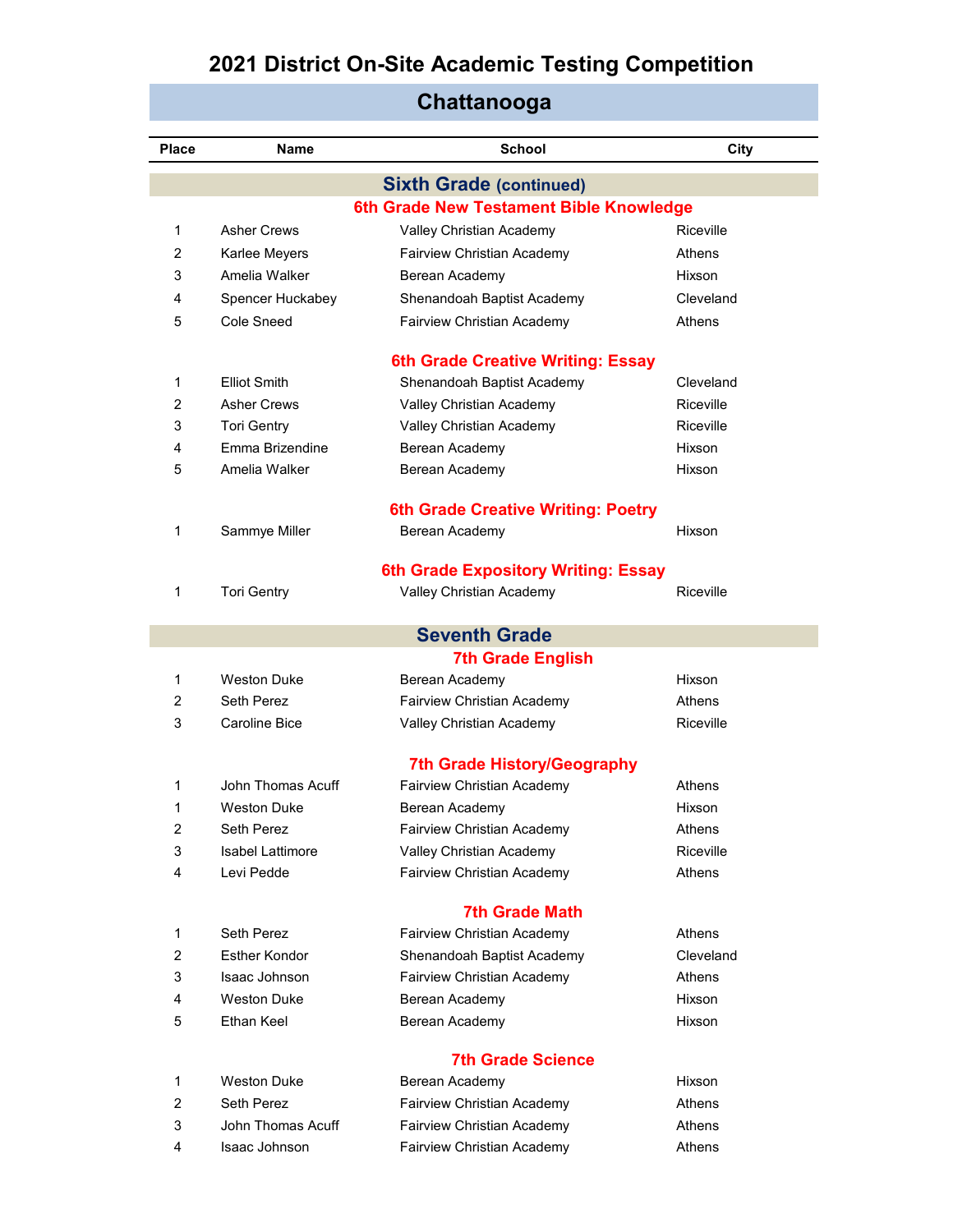| <b>Place</b>   | Name                            | <b>School</b>                                               | City             |  |  |
|----------------|---------------------------------|-------------------------------------------------------------|------------------|--|--|
|                |                                 | <b>Seventh Grade (continued)</b>                            |                  |  |  |
|                |                                 | <b>7th Grade Old Testament Bible Knowledge</b>              |                  |  |  |
| 1              | <b>Isabel Lattimore</b>         | Valley Christian Academy                                    | Riceville        |  |  |
| 2              | Isaac Johnson                   | Fairview Christian Academy                                  | Athens           |  |  |
| 3              | Levi Pedde                      | Fairview Christian Academy                                  | Athens           |  |  |
|                |                                 | <b>7th Grade New Testament Bible Knowledge</b>              |                  |  |  |
| 1              | Caroline Bice                   | Valley Christian Academy                                    | Riceville        |  |  |
| 2              | Isaac Johnson                   | Fairview Christian Academy                                  | Athens           |  |  |
| 3              | Lola Patrick                    | Valley Christian Academy                                    | Riceville        |  |  |
|                |                                 | <b>7th Grade Creative Writing: Essay</b>                    |                  |  |  |
| 1              | Isabel Lattimore                | Valley Christian Academy                                    | Riceville        |  |  |
| $\overline{2}$ | Siena Botello                   | Valley Christian Academy                                    | Riceville        |  |  |
| 3              | Levi Pedde                      | <b>Fairview Christian Academy</b>                           | Athens           |  |  |
| 4              | <b>Rory Suter</b>               | Berean Academy                                              | Hixson           |  |  |
| 5              | Caroline Bice                   | Valley Christian Academy                                    | <b>Riceville</b> |  |  |
|                |                                 |                                                             |                  |  |  |
| 1              | <b>Rory Suter</b>               | <b>7th Grade Creative Writing: Poetry</b><br>Berean Academy | Hixson           |  |  |
| 2              | Siena Botello                   | Valley Christian Academy                                    | Riceville        |  |  |
|                |                                 |                                                             |                  |  |  |
|                |                                 | <b>Eighth Grade</b>                                         |                  |  |  |
|                |                                 | <b>8th Grade English</b>                                    |                  |  |  |
| 1              | Daniel Wigginton                | Berean Academy                                              | Hixson           |  |  |
| 2              | <b>Emily Wilkey</b>             | Berean Academy                                              | Hixson           |  |  |
| 3              | Sarah Lucchi                    | Berean Academy                                              | Hixson           |  |  |
| 4              | Will Dunwoody<br>Maddie Guillot | Berean Academy                                              | Hixson           |  |  |
| 5              |                                 | Berean Academy                                              | Hixson           |  |  |
|                | 8th Grade History/Geography     |                                                             |                  |  |  |
| 1              | Lauren Marks                    | Berean Academy                                              | Hixson           |  |  |
| 2              | Zachary Samsel                  | Berean Academy                                              | Hixson           |  |  |
| 3              | Sarah Lucchi                    | Berean Academy                                              | Hixson           |  |  |
| $\overline{4}$ | Will Dunwoody                   | Berean Academy                                              | Hixson           |  |  |
| 5              | Daniel Wigginton                | Berean Academy                                              | Hixson           |  |  |
|                |                                 | <b>8th Grade Math</b>                                       |                  |  |  |
| 1              | Hannah Shipley                  | Berean Academy                                              | Hixson           |  |  |
| $\overline{2}$ | <b>Emily Wilkey</b>             | Berean Academy                                              | Hixson           |  |  |
| 3              | Maddie Guillot                  | Berean Academy                                              | Hixson           |  |  |

4 Katie Bowers **Berean Academy Hixson** 

### **Chattanooga**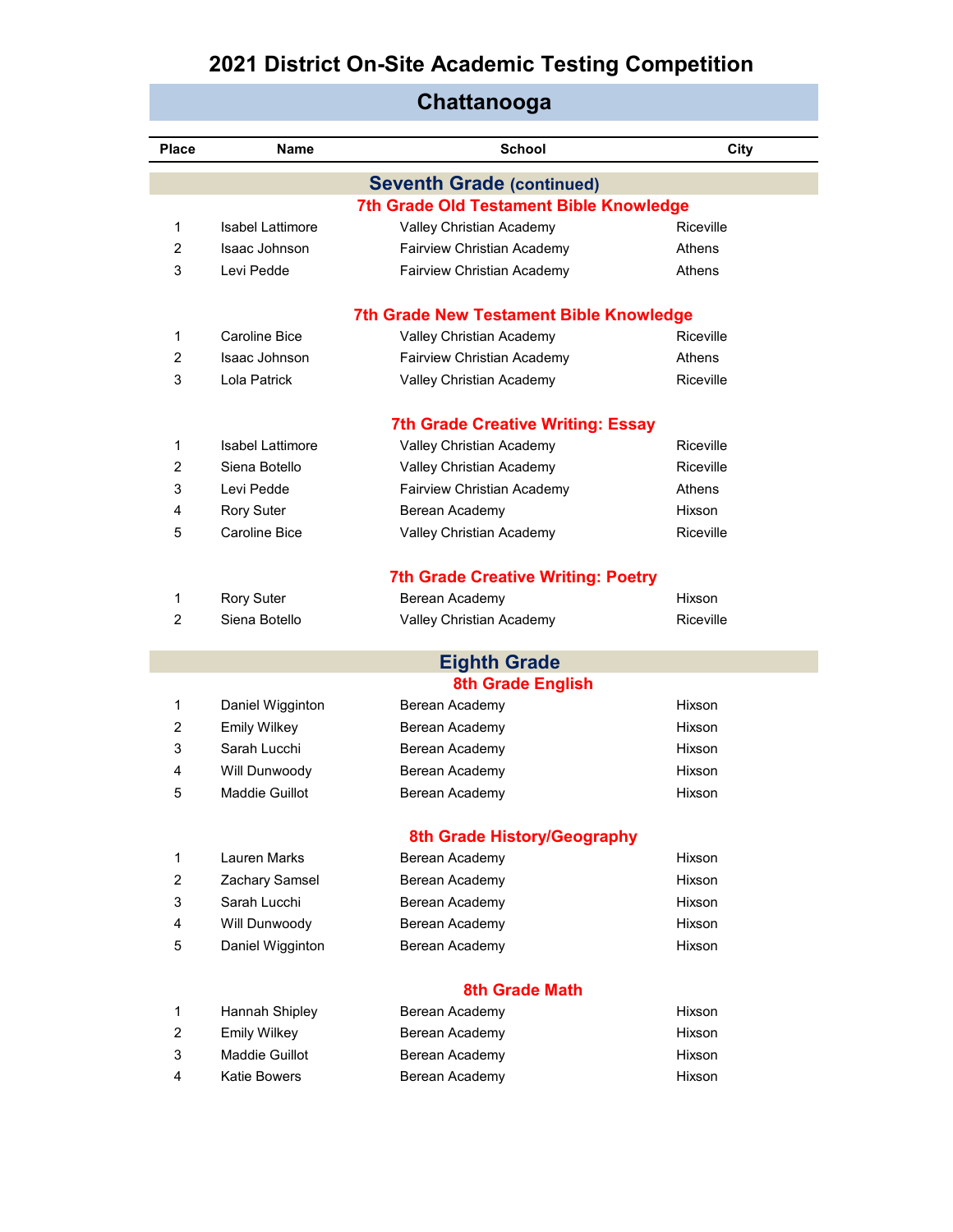| Chattanooga    |                     |                                            |           |  |
|----------------|---------------------|--------------------------------------------|-----------|--|
| Place          | <b>Name</b>         | School                                     | City      |  |
|                |                     | <b>Eighth Grade (continued)</b>            |           |  |
|                |                     | <b>8th Grade Science</b>                   |           |  |
| 1              | Honey Crisp         | Berean Academy                             | Hixson    |  |
| 1              | Will Dunwoody       | Berean Academy                             | Hixson    |  |
| 2              | Maddie Guillot      | Berean Academy                             | Hixson    |  |
| 3              | Jacob Kondor        | Shenandoah Baptist Academy                 | Cleveland |  |
|                |                     | 8th Grade Old Testament Bible Knowledge    |           |  |
| 1              | Luke Hall           | Berean Academy                             | Hixson    |  |
| 1              | Sarah Lucchi        | Berean Academy                             | Hixson    |  |
| 2              | <b>Lauren Marks</b> | Berean Academy                             | Hixson    |  |
| 3              | Jacob Kondor        | Shenandoah Baptist Academy                 | Cleveland |  |
| 4              | Katie Bowers        | Berean Academy                             | Hixson    |  |
| 5              | <b>Emily Wilkey</b> | Berean Academy                             | Hixson    |  |
|                |                     | 8th Grade New Testament Bible Knowledge    |           |  |
| 1              | Zachary Samsel      | Berean Academy                             | Hixson    |  |
| 2              | Katie Bowers        | Berean Academy                             | Hixson    |  |
| 3              | Maddie Guillot      | Berean Academy                             | Hixson    |  |
|                |                     | <b>8th Grade Home Economics</b>            |           |  |
| 1              | Sarah Lucchi        | Berean Academy                             | Hixson    |  |
| 2              | Ella Grant          | Berean Academy                             | Hixson    |  |
|                |                     | <b>8th Grade Creative Writing: Essay</b>   |           |  |
| 1              | Avery Raborn        | Berean Academy                             | Hixson    |  |
| 2              | <b>Emily Wilkey</b> | Berean Academy                             | Hixson    |  |
| 3              | Sarah Lucchi        | Berean Academy                             | Hixson    |  |
| 4              | Maddie Guillot      | Berean Academy                             | Hixson    |  |
|                |                     | <b>8th Grade Creative Writing: Poetry</b>  |           |  |
| $\mathbf{1}$   | Avery Raborn        | Berean Academy                             | Hixson    |  |
| 2              | Allie Ward          | Berean Academy                             | Hixson    |  |
|                |                     | <b>8th Grade Expository Writing: Essay</b> |           |  |
| 1              | <b>Emily Wilkey</b> | Berean Academy                             | Hixson    |  |
| $\overline{c}$ | Avery Raborn        | Berean Academy                             | Hixson    |  |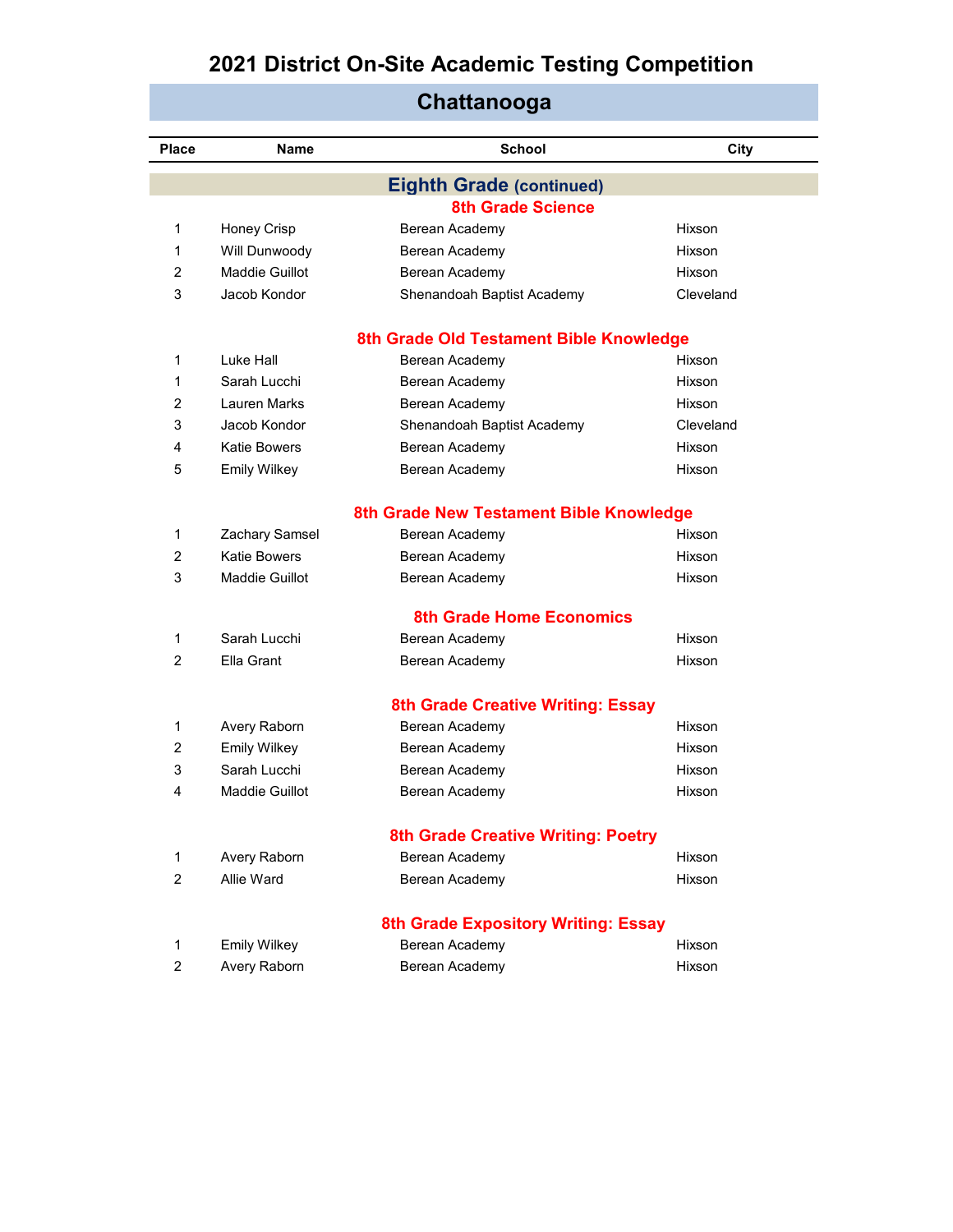|                |                      | Unauanvuya                          |           |
|----------------|----------------------|-------------------------------------|-----------|
| Place          | Name                 | <b>School</b>                       | City      |
|                |                      |                                     |           |
|                |                      | <b>High School</b>                  |           |
|                |                      | <b>Algebra 1</b>                    |           |
| 1              | Siilen Sainsur       | Berean Academy                      | Hixson    |
| $\overline{2}$ | Mia Louden           | Fairview Christian Academy          | Athens    |
|                |                      |                                     |           |
| 1              | Sophia Powell        | <b>Algebra II</b><br>Berean Academy | Hixson    |
| 2              | Noeul Park           | Berean Academy                      | Hixson    |
| 3              | Daniel Johnson       | Fairview Christian Academy          | Athens    |
|                |                      |                                     |           |
|                |                      | <b>Algebra/Geometry</b>             |           |
| 1              | Makayla Brooks       | Shenandoah Baptist Academy          | Cleveland |
| 2              | <b>Caleb Erhart</b>  | Berean Academy                      | Hixson    |
| 3              | Daniel Johnson       | Fairview Christian Academy          | Athens    |
|                |                      |                                     |           |
|                |                      | <b>Biology</b>                      |           |
| 1              | Amelia Baze          | Berean Academy                      | Hixson    |
| $\overline{2}$ | Lydia Radford        | Fairview Christian Academy          | Athens    |
|                |                      |                                     |           |
|                |                      | <b>Chemistry</b>                    |           |
| 1              | Lauren Wigginton     | Berean Academy                      | Hixson    |
|                |                      | <b>Comprehensive Science</b>        |           |
| 1              | Josh Booher          | Shenandoah Baptist Academy          | Cleveland |
| 2              | Caleb Latham         | Berean Academy                      | Hixson    |
|                |                      |                                     |           |
|                |                      | <b>Creative Writing: Essay</b>      |           |
| 1              | <b>Blythe Avery</b>  | Berean Academy                      | Hixson    |
| 2              | Ariel Walker         | Berean Academy                      | Hixson    |
|                |                      | <b>Creative Writing: Poetry</b>     |           |
| 1              | Josh Booher          | Shenandoah Baptist Academy          | Cleveland |
| $\overline{c}$ | Mary Claire Chambers | Berean Academy                      | Hixson    |
| 3              | <b>Racheal West</b>  | Berean Academy                      | Hixson    |
| 4              | Hannah Torbett       | Fairview Christian Academy          | Athens    |
|                |                      | <b>English</b>                      |           |
| 1              | Abigail Maldoff      | Berean Academy                      | Hixson    |
|                |                      |                                     |           |
|                |                      | <b>Expository Writing: Essay</b>    |           |
| 1              | Kate Brown           | Berean Academy                      | Hixson    |
|                |                      | <b>Geometry</b>                     |           |
| 1              | Caleb Erhart         | Berean Academy                      | Hixson    |
| $\overline{c}$ | Daniel Johnson       | Fairview Christian Academy          | Athens    |
|                |                      |                                     |           |